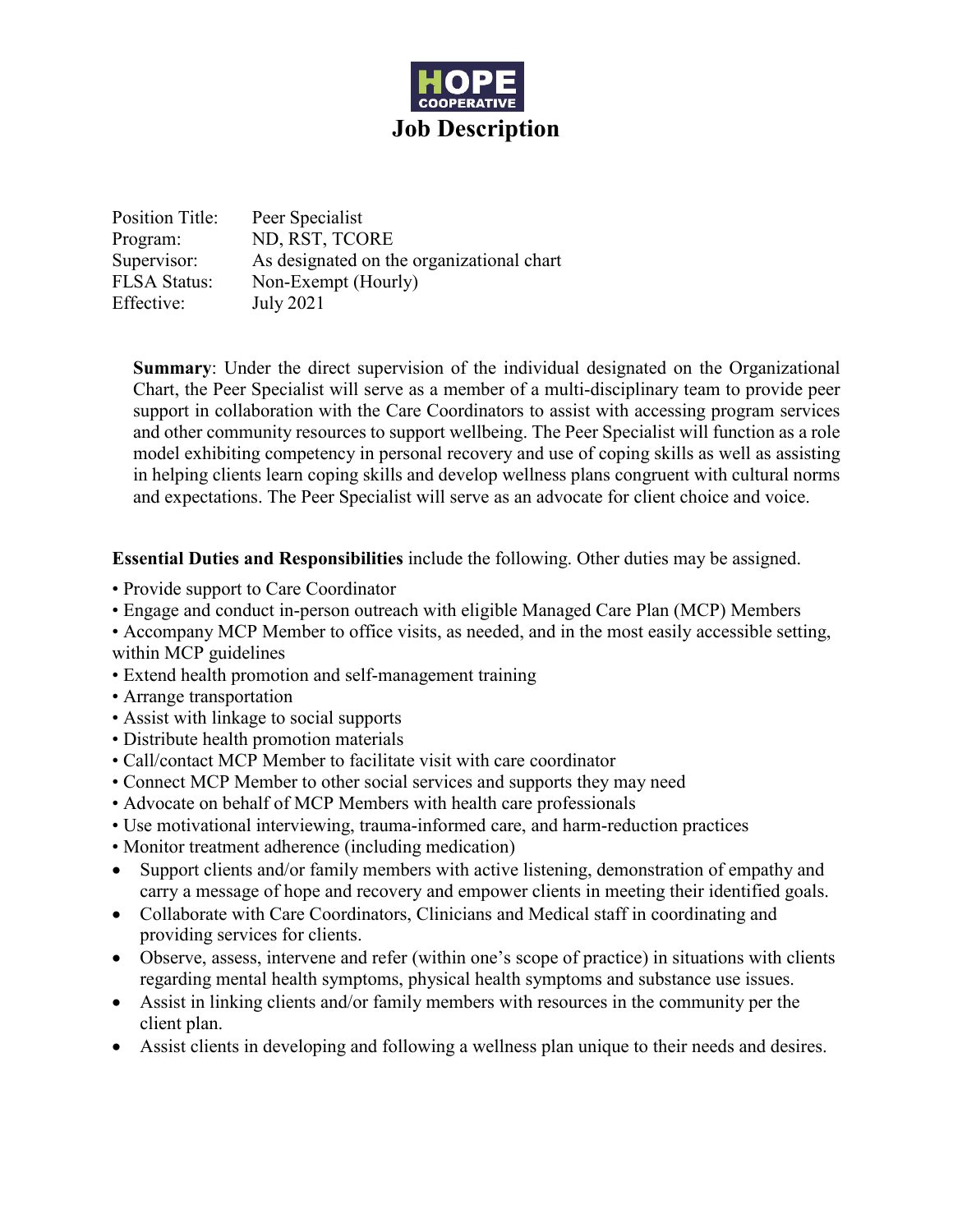- Assist member with various independent living skills: house cleaning, laundry, food preparation, hygiene, yard work, budgeting money, shopping, medication management and safety.
- Provide/Assist the clients with transportation in personal vehicle as necessary.
- Meet with clients and/or family members in the community and their homes, and attend meetings to ensure continuity of care for clients.
- Provide positive public relations, community referrals, information and support by linking clients to needed resources; advocate with and on behalf of clients and significant support persons the clients have identified.
- Facilitate planning of social, cultural, educational, supportive and recreational group activities.
- Accurately complete all necessary forms, reports and paperwork required by the program on a timely basis (e.g., progress notes, special incident reports, discharge summaries, Medi-Cal billing, Avatar forms).
- Act as a designated Mandated Reporter for the observed or suspected abuse and/or neglect of children, disabled individuals, dependent adults and elder/senior citizens. Mandated Reporter also includes "Duty to Warn" which includes the responsibility to notify authorities and the intended victim(s) of physical harm.

**Supervisory Responsibilities**: This job has no supervisory duties.

**Measures of Performance**: The Peer Specialist shall be considered to be performing in an acceptable manner when the following have been accomplished:

- 1. Interpersonal Skills Responds promptly to colleagues and/or client needs. Focuses on solving conflict, not blaming; Maintains confidentiality; Listens to others without interrupting; Keeps emotions under control managing difficult or emotional situations; Remains open to others' ideas and tries new things; Shows respect and sensitivity to all people including those with cultural differences; Promotes a harassment-free environment; Treats people with respect; Inspires the trust of others; Works with integrity and ethically; Upholds organizational values. Reacts well under pressure.
- 2. Communication Speaks and writes clearly; Listens and gets clarification; Tailors the content of speech to the level and experience of the audience; Uses appropriate grammar and choice of words; Organizes ideas clearly; Responds well to questions; Demonstrates group presentation skills; Participates in meetings; Ensures that others involved in a project or effort are kept informed about developments and plans.
- 3. Teamwork Balances team and individual responsibilities; Exhibits objectivity and openness to others' views; Gives and welcomes feedback constructively; Contributes to building a positive team spirit; Puts success of team above own interests; Supports everyone's efforts to succeed; Is open with other team members about his/her concerns; Is able to see the merits of perspectives other than his/her own; Demonstrates openness; Makes agreements/commitments and follows through.
- 4. Judgement Displays willingness to make decisions; Exhibits sound and accurate judgment; Supports and explains reasoning for decisions; Includes appropriate people in decisionmaking process; Makes timely decisions.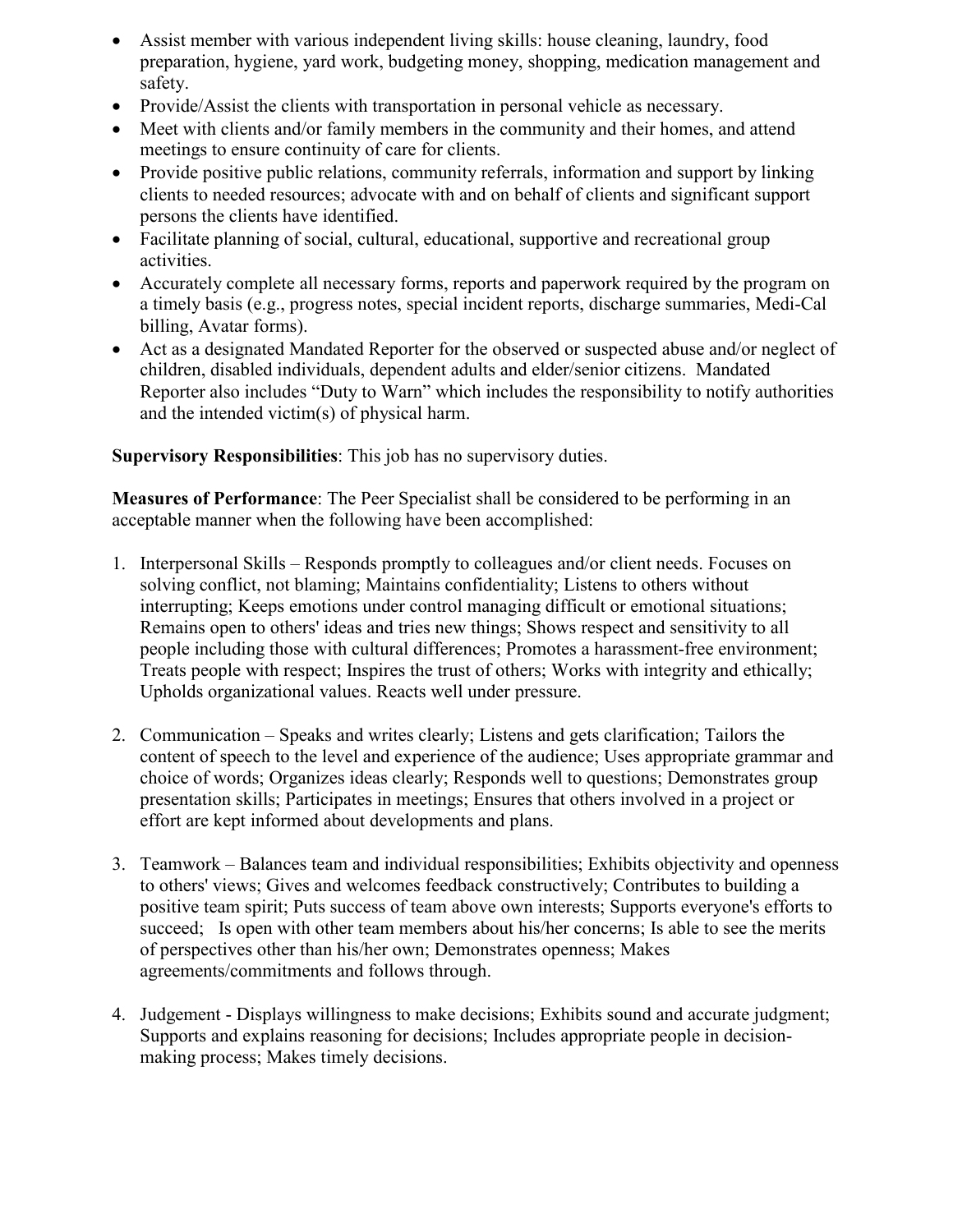- 5. Quality and Quantity Demonstrates accuracy and thoroughness; Looks for ways to improve and promote quality; Applies feedback to improve performance; Monitors own work to ensure quality; Meets productivity standards and completes work in a timely manner.
- 6. Attendance/Punctuality Is consistently at work and on time; Ensures work responsibilities are covered when absent; Arrives at meetings and appointments on time.

**Qualifications:** To perform this job successfully, an individual must be able to perform each essential duty satisfactorily. The requirements listed below are representative of the knowledge, skill, and/or ability required. Reasonable accommodations may be made to enable individuals with disabilities to perform the essential functions.

#### **Education and/or Experience**:

- Lived experience as a mental health consumer or a family member of a mental health consumer is required.
- Work experience with Medi-Cal billing is highly desirable.
- Work experience with persons who have substance abuse problems, preferably individuals who are dually diagnosed (mental health & substance abuse) is highly desirable.
- Knowledge of 12-Step Programs and/or personal experience with substance abuse recovery is highly desirable.

### **Language Skills**:

- Demonstrated ability to read, analyze and understand directions and documentation in English.
- Excellent English written communication skills, with demonstrated clarity and accuracy in writing, grammar, and punctuation.
- Excellent English verbal communication skills with the ability to effectively communicate with agency employees, clients and all individuals inside and outside the Agency.
- Demonstrated abilities in effective communications to include writing and maintaining clear and accurate case notes and reports, rehabilitation planning, statistical reporting and evaluation.
- Demonstrated ability to prepare correspondence independently.
- Bilingual or multi-lingual skills are desirable.

# **Mathematical Skills**:

• Demonstrated ability to work with numbers (add, subtract, multiply and divide, using whole numbers, common fractions and decimals) using a calculator.

# **Reasoning Ability**:

- Ability to interpret a variety of instructions and documentation presented in various forms.
- Ability to define problems, collect data, establish facts and draw valid conclusions.
- Ability to solve practical problems that deal with abstract and concrete variables.

# **Computer Skills**:

- Must be computer literate with experience in word-processing, email and the internet. Microsoft Office experience preferred.
- Knowledge of, and/or experience working with, Sacramento County's Avatar forms and system is **highly desirable**.